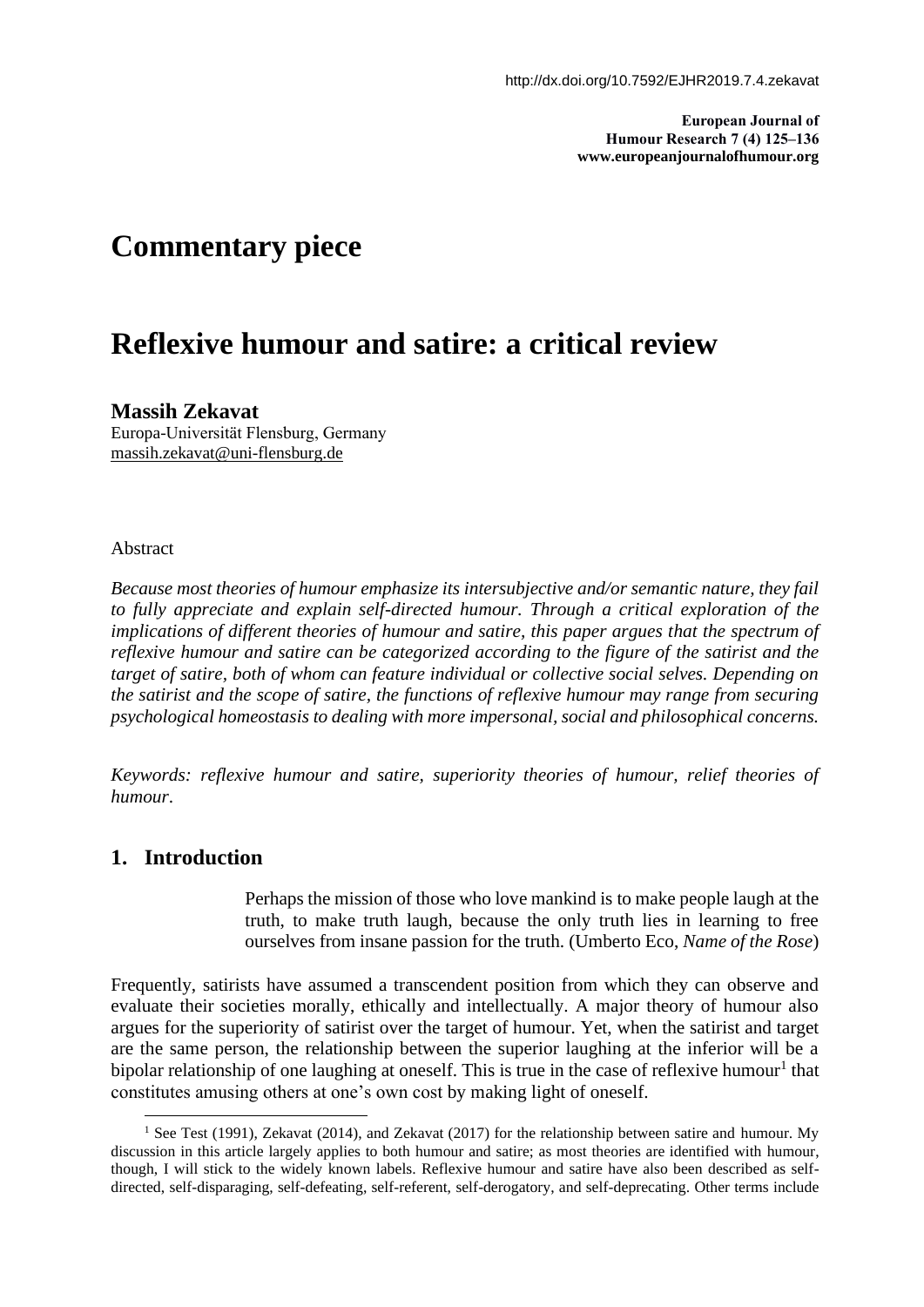Many theories, including the Semantic Script Theory of Humour (SSTH), General Theory of Verbal Humour (GTVH), and Ontological Semantic Theory of Humour (OSTH), focus on the semantic aspects of humour; therefore, they cannot fully account for self-referential humour. Even more recent theories that depart from semantic models fail to appreciate this kind of humour. Boyd (2004), for instance, in his adaptationist explanation of humour, does not account for laughing at oneself. Some assertions even seem to block the possibility of reflexive humour. Bogel (2001) writes, "[s]atirist and the satiric object are unambiguously polarized" (50), which is simply not true in the case of self-referential satire. This is despite the intriguing presence of reflexive humour and satire since early conceptualizations of satire in Erasmus' *The Praise of Folly*, where the title character directs humour and satire against herself (see also Condren 2012; Chaudhury 2014). Elsewhere, I have argued in detail that because satire and humour frequently depend on opposition, they can contribute to the construction of social subjects' identities as they also rely on otherness (Zekavat 2017, Zekavat and Pourgiv 2015). This otherness can be internal and psychological at an individual level in reflexive humour, and, at a social level, "the selfhood of oneself implies otherness to such an intimate degree that one cannot be thought of without the other, that instead one passes into the other, as we might say in Hegelian terms" (Ricoeur 1994: 3).

Reflexive humour and satire actually happen at least at two levels: first, when one satirizes oneself; second, when members of a group direct humour at the community with which they (used to) identify. This paper intends to pave the way for a fuller understanding of selfreferential humour and satire by analytically exploring the implications of different theories on this topic and proposing a taxonomy for reflexive humour. Relief and superiority theories, among others, briefly discuss reflexive humour, and some theorists' discussions also have certain implications for explaining it. It will be argued that reflexive humour occurs on a spectrum whose extremes feature an individual mocking himself/herself and a group poking fun at the (imagined) community with which it identifies. The mechanisms of different kinds of selfreferential humour can be explained by resorting to different reasons and incentives.

### **2. Theoretical speculations**

In his philosophical investigation of humour, Simon Critchley (2002) attempts to understand reflexive humour by explaining it in Cartesian terms. In his book, *On Humour*, Critchley underlines the societal aspects of humour and the opposition of self versus other*,* where he considers humour to be "a form of *sensus communis*" (79; see also 88, 90) or something which is socially reasonable. It necessarily originates from a break between self and other, nature and culture, or between being and having a body. "Humour is precisely the exploration of the break between nature and culture", he avers, "which reveals the human to be not so much a category by itself as a negotiation between categories" (29).

self-mockery, self-laughter, self-satire, self-debasement, self-defeat, self-degradation, self-deprecation, selfabasement, self-ridicule, self-criticism, self-derogation, self-derision, self-mockery, self-denunciation, selfdisparagement, self-depreciation, self-hatred and even masochism. This article is not concerned with any specific type of self-referential humour and satire; rather, it surveys the spectrum between the tendentious and nontendentious extremes of humour and satire that totally or partially take their creator(s) as their target(s) for a variety of reasons. Therefore, I will stick to the adjectives *reflexive* and *self-referential* as umbrella terms to describe the general concept as they are rather neutral.

Martin et al (2003) define self-defeating or self-disparaging humour as an attempt "to ingratiate oneself or gain the approval of others by doing or saying funny things at one's own expense. This also involves the use of humour as a form of defensive denial, or engaging in humorous behaviour as a means of repressing one's underlying feelings, in order to maintain the acceptance of others (Kubie, 1971). Self-defeating humour is seen as potentially detrimental to well-being when used excessively, since it involves denigration of the self and repression of one's own emotional needs" (52).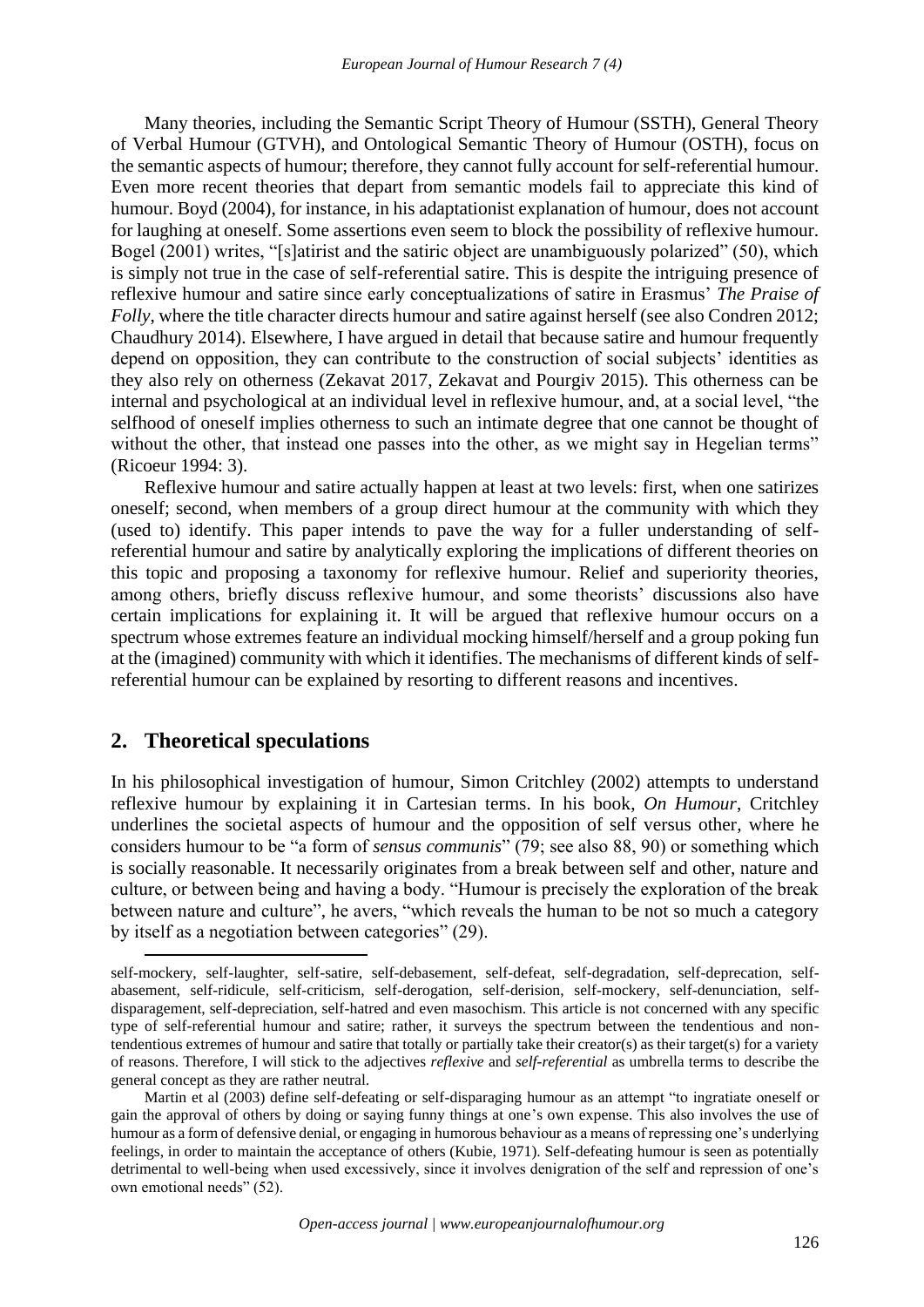Although he ignores them, his conceptualization of the body-and-soul dialectic has certain implications for understanding reflexive humour. Critchley starts from the premise that there is a difference between having and being bodies, and maintains that we inevitably have to appreciate that we are entangled in the materialistic dimensions of our being while we can still look down upon our corporeality. Accordingly, he argues that humour originates in the gap between these two very aspects, that is to say, between being bodies and having them, between the physical and spiritual dimensions of existence (42-45). I argue that this very fissure at the internal level can explain self-referential humour. One only needs to think how the body is the object of satire in such works as François Rabelais's *The Life of Gargantua and Pantagruel* and Jonathan Swift's *Gulliver's Travels* and "A Modest Proposal", where the corporeal aspect of existence is looked down upon from a transcendental perspective. Of course, the mind can also be the object of humour, with the body proving the more reliable assessor of reality. Yet, as humour is firmly grounded in societal, political, historical, and cultural contexts, merely relying on the body-and-soul dialectic cannot suffice to fully explain it. The case of a woman directing humour at women, for instance, can hardly be explained by the disparity between the corporeal and meta-physical dimensions of existence.

The workings of reflexive humour can also be inferred from the origin Critchley postulates for humour in general. In line with his argument, according to which humour does not merely originate in the opposition between self and other but can be the result of an internal incongruity, he claims, "the feeling that accompanies laughter is not simply pleasure, but rather uncanniness. We often laugh because we are troubled by what we laugh at, because it somehow frightens us" (56-57). He insists that laughter presumes a sense of uncanniness due to its origins in an internal opposition; in other words, one tends to laugh at things that seem peculiar on the surface and yet, are strangely familiar, as they are deeply rooted in one's psyche. Therefore, reflexive humour is basically founded upon uncanniness where, contrary to my expectations, I discover the traits residing in my personality that would have appalled me to see in other people. Similar to the body-and-soul dialectic, however, presuming an unspecified uncanny and psychological origin for humour fails to fully explain its contextual determinants.

Moreover, the latter understanding of humour seems to contradict an alternative one Critchley offers later on. He forgets the uncanny nature of humour and its rootedness in the self by declaring that "humour lets us take up a disinterested, theoretical attitude toward the world, but it does this in an eminently practical and interesting way" (87-88). In other words, instead of internal retrospections, humour facilitates a practical integration within the world through breaching a distance between the subject and his/her world. Although his latter explanation similarly cannot do full justice to understanding the diversity of humour including tendentious jokes, this distancing function is still useful in understanding reflexive humour. As it provides a disinterested standpoint, reflexive humour can clear a space for self-evaluation. It facilitates a neutral and disengaged outlook toward ourselves so that we can disinterestedly understand and judge our words, behaviours, and motives at some distance. Although Critchley seems to vacillate between the personal and public senses of humour, these can both suggest partial ways for understanding reflexive humour at individual and social levels.

Bogel (2001) agrees with Critchley in that he assumes satire to arise from the detection of an uncanny experience. He believes that, instead of merely reflecting the opposition between the satirist and his target, satire – in an overtly rhetorical fashion – strives to create an opposition between them because they seem too similar. In other words, noticing his intimate relationship with his target, and perceiving the close rapport between the self and the other while reflecting on the frailties of the self, the satirist attempts to project these frailties on the other by making it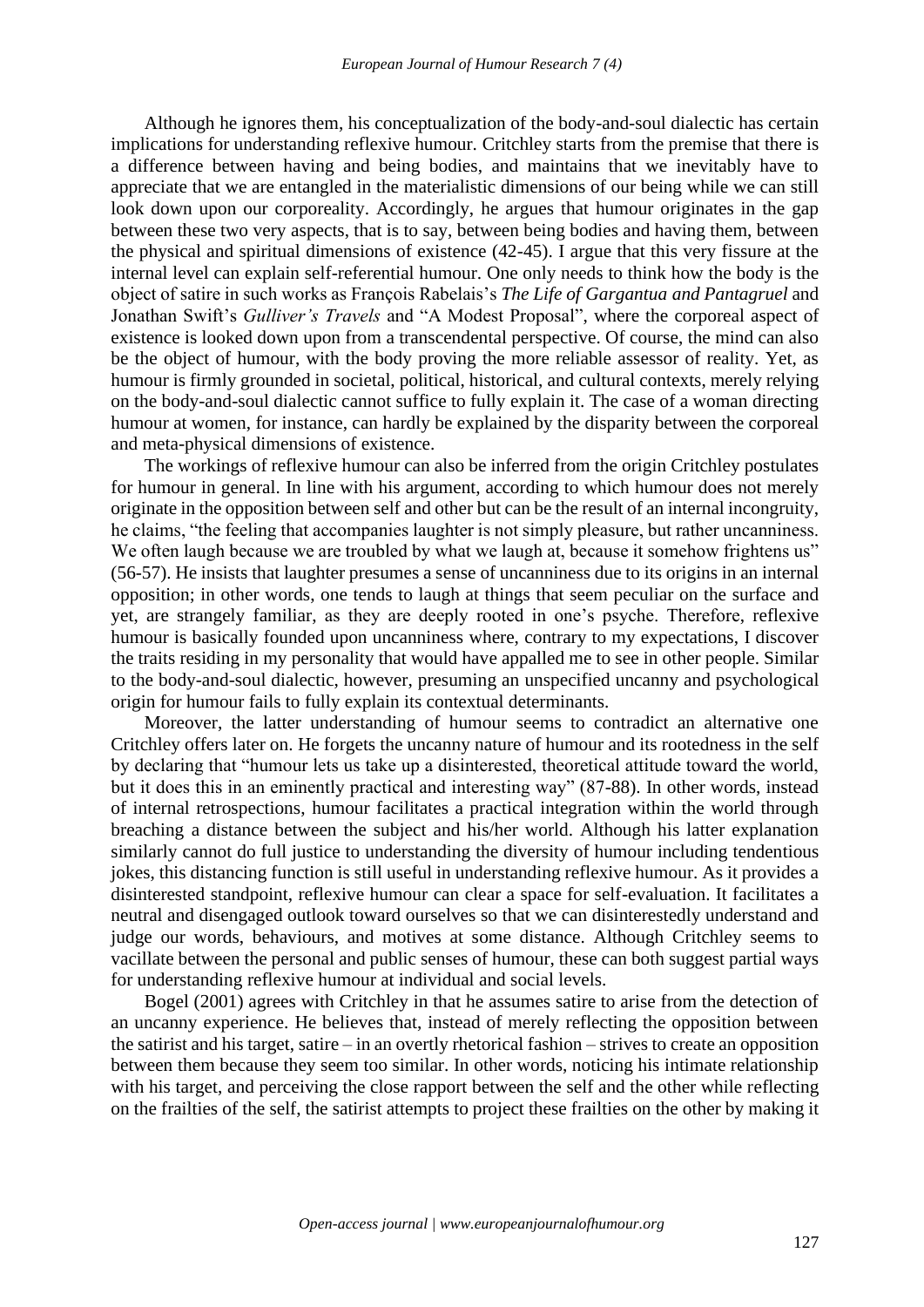as different from the self as possible.<sup>2</sup> This relationship also exists in the case of reflexive satire where the satirist and his target are inseparably related and one tries to exonerate oneself from one's weaknesses by projecting them onto the other, i.e. another aspect of oneself in this case. In other words, one attempts to persuade oneself and others that, despite one's shortcomings, one is still essentially good and respectable overall; only certain aspects of one's personality might occasionally let one down. The self-satirist is a respectable Dr Jekyll who suffers from the presence of Mr Hyde and strives to save himself from the latter. Many jokes that poke fun at the lethargy of people from Shiraz in Iran, told by themselves, can be understood in this way. The shortcomings of this approach for understanding self-directed humour and satire are evident in understanding more philosophical works, like the use of reflexive humour in existential writings. Besides, this explanation (of self-referential humour) can hardly account for the humour and satire poked at a minority group by its members because they have failed to assimilate into the mainstream.

The superiority theory of humour, however, allows for a more socially oriented approach to understanding reflexive humour. Adopting this theory, Billig (2001, 2005) attempts to defy the general consensus that the prime function of humour is the amendment of (social) vices and insists that humour mainly intends to ridicule. But if its primary function is to ridicule, how can it be self-referential, and why? He appeals to Hobbes to solve this seeming contradiction. Hobbes believes that self-referential laughter is the result of a relative superiority over oneself. As we laugh at others over whom we feel superior, we also laugh at our *former* selves. Hobbes (1987) concludes that, "the passion of laughter is nothing else but a sudden glory arising from sudden conception of some eminency in ourselves, by comparison with the infirmities of others, or with our own formerly" (20). Accordingly, Billig (2005) argues that, "[w]e tend to laugh at our former infirmities, comparing these with our present superiority. We do not laugh at our present selves in the way that others might laugh at us, because 'men take heinously to be laughed at or derided'" (52).

Veatch (1998) also explains reflexive humour by a similar account whereby a moral violation results in the presumption of the superiority of one party over the other. Only, in selfreferential humour, he assumes, there are "two selves, one of which is responsible for the violation, the other of which is superior to the first. . ." (188). Similarly, although a psychologist, Martin (2007) also appeals to Gruner in order to explain reflexive humour through the superiority theory. Gruner follows Hobbes in arguing that in laughing at ourselves, we are actually laughing at our former vices. Yet, he also adds that even synchronically, one side of our personality can laugh at another. As "[w]e all have multiple roles, mood states, and conflicting personality characteristics, and a sense of humour is what keeps these many varied aspects of ourselves in balance", all these will cause a healthier mental state (Martin 2007: 47). Yet, providing personal, psychological equilibrium is not the only function of reflexive humour. Martin notes that it can also "demonstrate modesty, . . . put the listener at ease, or . . . ingratiate oneself with the listener" (13). Therefore, not only does self-referential humour contribute to psychological composure, but it can also lubricate intersubjective relationships. This, however, is not entirely consistent with the postulations of the Humour Styles Questionnaire.

Despite the permeable nature of humour, Martin et al (2003) propose two binaries to map humour functions: personal versus intersubjective, and tendentious versus non-tendentious enhancements (they use "benign and benevolent" versus "potentially detrimental or injurious") (51-52). Subsequently, they hypothesize that affiliative and self-enhancing uses of humour are healthy and adaptive, while its aggressive and self-defeating uses are unhealthy and detrimental (see also Martin 2007: 211). For them,

<sup>&</sup>lt;sup>2</sup> One *EJHR* anonymous reviewer remarked that "The German notion of Humour in the nineteenth century – which was not the same as wit or jokes (*der Witz*) – depended on the notion of a general human folly in which all took part."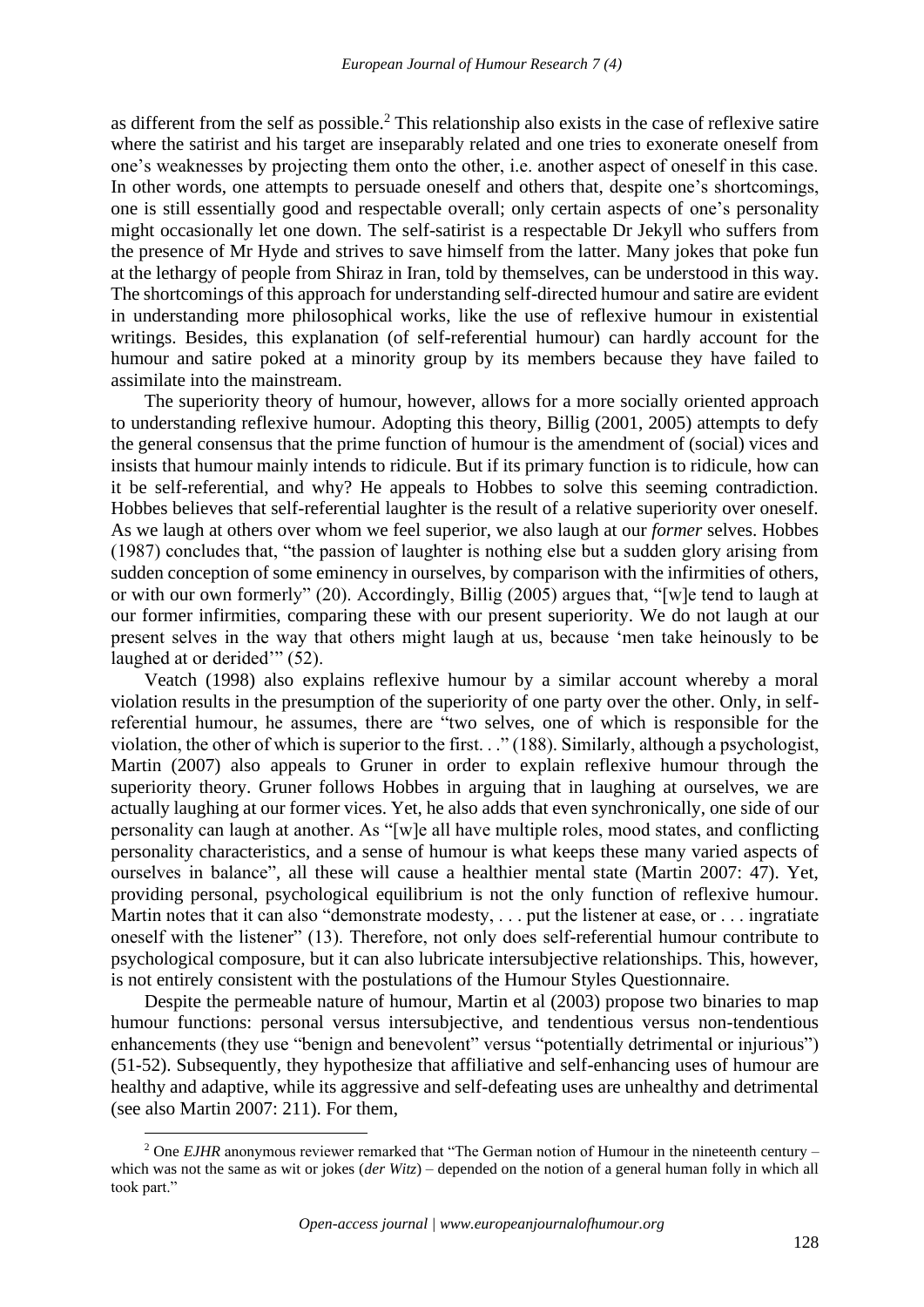*self-defeating humour* involves the use of excessively self-disparaging humour, attempts to amuse others by doing or saying funny things at one's own expense, and laughing along with others when being ridiculed or disparaged . . . . Thus, it deals with the use of humour to ingratiate oneself with others. . . . It also involves the use of humour as a form of defensive denial, to hide one's underlying negative feelings or avoid dealing constructively with problems. This style of humour is seen as an attempt to gain the attention and approval of others at one's own expense.

(Martin 2007: 211)

Self-defeating humour is reduced to an inevitably negative style. To be fair, they have delimited their focus to "self-defeating" humour (see also Marin et al 2003: 53); nonetheless, they do not consider the fact that self-directed humour does not necessarily "enhance relationships at the expense of self" (48; see also 54, 71). Reflexive humour can enhance relationships at no expense, like when a person in a higher position employs reflexive humour to create and/or reinforce bonding with people below her. This can eventually turn out to reinforce her higher position in the hierarchy. In fact, Martin et al tend to categorize the extreme and arbitrarily isolated instances of humour rather than treating the complex spectrum as a whole.

John Morreall also explains reflexive humour by employing the superiority theory. According to him, superiority is still present in this kind of humour, where one is actually laughing at one's own image in a specific situation. The superiority theory "views laughter as expressing our feelings of superiority over someone else, or over a former state of ourselves" (Morreall 2005: 65). Although he maintains that reflexive laughter constitutes the ultimate stage of humour development, he is quick to note that self-referential humour necessarily implies an inward fissure in the human subject. In other words, one becomes dissociated from (a part of) oneself in the case of self-disparaging humour (Morreall 1983: 8). This is very similar to the internal bipolarity that Critchley has also postulated. Moreover, like Critchley, Morreall insists that disengagement is necessary for humour (Morreall 1983: 109). In this light, it can be argued that reflexive humour creates an internal distance through suspending practical concerns.

In addition to their reduction of humour to the mere superiority of one party over another, superiority theories pose other problems in understanding reflexive humour. Their insistence on the diachronic disparity of laughing at one's *former* self does not always apply to self-referential humour; moreover, it is difficult to explain how self-referential humour can encourage equity in social standing as one of its primary functions by appealing to *superiority* (for more on this see below). Besides the superiority theories, some psychological theories of humour also discuss reflexive humour or have certain implications for expounding it. Similar limitations, however, impair its full appreciation through the lens of these theories. In their humour-elicitation theory, Wyer and Collins (1992) briefly attempt to reconcile self-enhancement and self-presentation objectives with reflexive humour. They maintain that it is the disparity between the past and present behaviour of subjects, "between one's behaviour and the implications of previous self knowledge" that causes them to laugh at themselves. In other words, when one cannot easily reconcile and understand one's past behaviour in terms of one's present attitudes, one is prone to laugh at oneself (686).

Ungar's discussion of this topic is more comprehensive. He starts with the premise that selfpresentation aims at self-enhancement and that this is seemingly the opposite of what happens in reflexive humour. Yet, Ungar (1984) argues, "self-mockery, if conducted appropriately, serves to increase positive sentiments among individuals and to augment emotional solidarity and personal identification with others" (126). People are inclined to use self-referential humour in the situations that demand a conduct that does not suit their social standing or capabilities. That is to say, if they are expected to act in a too dignified or too demeaning fashion, they might resort to this kind of humour. Two reasons might explain this strategy. First, reflexive humour facilitates the expression of issues that are otherwise unspeakable. One might playfully talk about one's own shortcomings without the fear of losing face in such a humorous self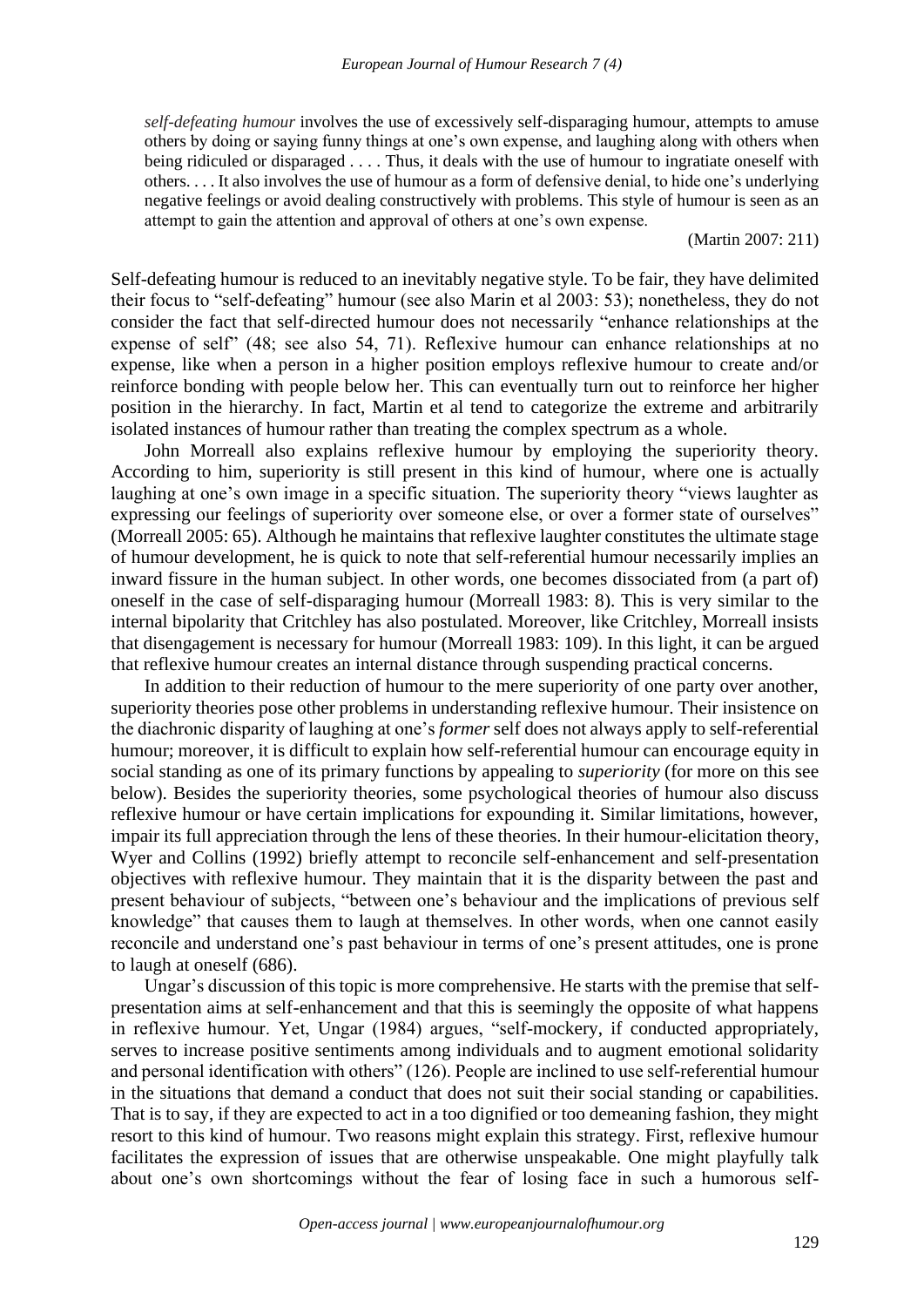disclosure. Second, it can remove social distances and encourage equity in standing among people who enjoy different statuses in social hierarchies (126-127). Therefore, self-referential humour can function as an "ice-breaker" in intersubjective relationships (127). It can also alleviate fears and anxieties in others (129). Suppose while walking together, your friend slips on something on the sidewalk. Your anecdotes about similar personal misfortunes after this incident might reduce her tension. A third function of reflexive humour is to "diffuse anticipated responses to stigmatized identities" (129). Hoping to dissuade their deprecation, Jewish people might direct humour at themselves before others could get a chance to mock them.<sup>3</sup> Finally, Ungar contends that "ridiculing the self cannot only help save face for the offended and indeed the offender, but can effectively display the more painful or serious aspects of untoward actions and yet minimize feelings of indignation or irritation" (130).

Nevertheless, this should not imply that reflexive humour can rectify all situations. In case of serious offences that demand compensation, for instance, this kind of humour might be interpreted as resulting from the irresponsibility of the offender/humourist, instead. Similarly, this strategy is less likely to work if it is used too frequently (Ungar 131). Moreover, reflexive humour cannot be effective unless the audience is well-informed about the merits of the performer, or else the detection of humour might be impeded by another perlocutionary effect, namely straightforward disparagement. It does not achieve its intended effect as a status altering tactic if the audience, for example, knows only about the defects of the performer. Accordingly, self-mockery is more likely to happen after enough time has lapsed to secure thorough familiarization between people who resort to it (131).

Therefore, Ungar considers self-referential humour as a conscious strategy used by people to facilitate positive intersubjective emotions and interactions. It might be used to compensate for a lack in self-confidence or to promote equal standing among people. Oring (1992) also discusses nine factors to convey that reflexive humour is potentially positive. Psychological disorders rooted in our childhood memories and at the unconscious level can explain the use of self-referential humour to enhance social interactions. A child might resort to self-referential humour to avoid embarrassment or parental rage. This might happen as a conscious strategy, but if negative and discouraging reactions persist, the child's psyche might transform this conscious strategy into an unconscious defence mechanism. Later on, she may retain it in her adulthood and unconsciously resort to self-referential humour in her interactions, in order to compensate for her lack of self-confidence, to appease her peers, to ingratiate herself with people who hold power over her (as she did in her childhood with her father), to justify her faults, and to avoid embarrassment. A serious drawback of this approach to reflexive humour, however, is that it ignores the fact that the satirist and/or the satirized can be collective rather than individual selves. Furthermore, it hardly allows the appreciation of calculated, rather than spontaneous, and written forms of humour.

We saw that according to many trends and thinkers who seek to explain reflexive humour by employing the superiority theory, a split in one's personality is the source of incongruity, hence humour. A similar internal split explains self-referential humour in some relief theories of humour. Reflexive humour can be partly explained by appealing to Freud's tripartite model of self. Humour is meaningful in terms of opposition, but this time an internal one. In other words, self-referential humour can be interpreted as the result of an opposition between superego and ego. The superego suppresses some libidinal energy, which is safely vented through jokes and laughter (see also Critchley 2002: 94). Freud believes that laughing at oneself is the discovery of the child in oneself (Freud 1964: 226, 227-228; Freud 2010b: 4543; see also Critchley 2002: 95-96).

<sup>&</sup>lt;sup>3</sup> Another *EJHR* anonymous reviewer remarked that the joke cycle about people from the town of Chelm is an example of an almost "institutionalized" use of reflexive humour.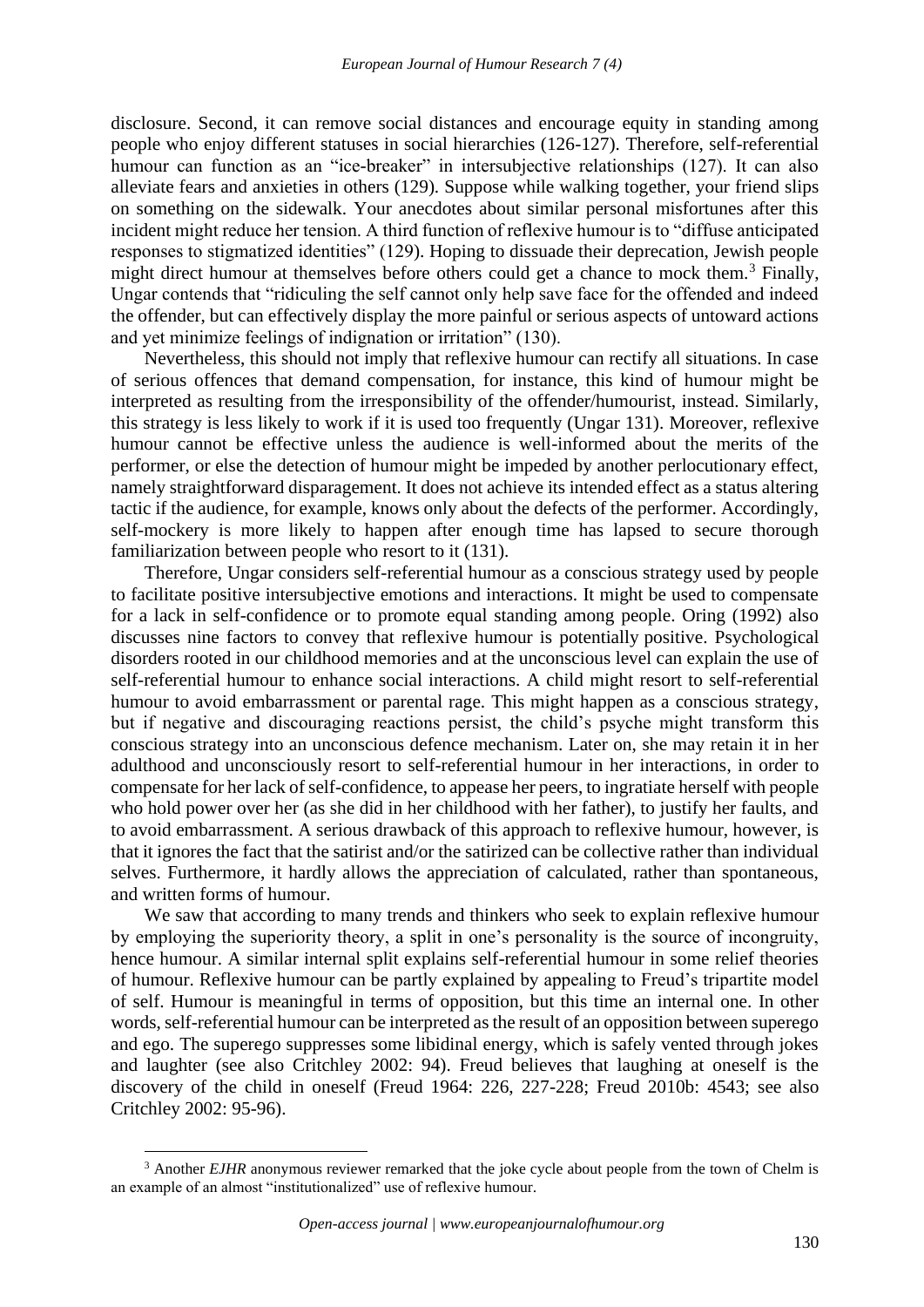One can also argue that reflexive humour might originate in a contrast between the ideal ego and the actual one (Freud 2010c), but Freud offers a third explanation for this type of humour. He opens his essay on "Humour" by categorizing it into self-directed or directed at others. Both the onlooker as well as the satirist/target take pleasure in humour due to the economic expenditure of superfluous feelings. Here, Freud attributes humour to the triumph of the pleasure principle and maintains that the triumph of humour "lies in the triumph of narcissism, the victorious assertion of the ego's invulnerability" (Freud 2010b: 4543). Akin to defence mechanisms, reflexive humour functions to "ward off possible suffering" (4544). In other words, humour facilitates resignation rather than rebellion in this case. For Freud, then, reflexive humour can function as self-criticism or as a defence mechanism for maintaining mental balance and against suffering. Ignoring the collective self and denying the plethora of contingent contextual influences on the emergence of humour are, again, the major downsides of this approach to self-referential humour.

Like Freud, Lefcourt (2001) also sticks to the hostile and non-hostile dichotomy of humour. The latter "reflects a retreat from seriousness and the assumption of a perspective that affords relief from negative emotions" (72). In other words, he follows Freud in suggesting that reflexive humour is a mechanism which offers relief from negative emotions that would otherwise disturb our mental equanimity. He continues to review other functions that can explain this kind of humour, including self-management, distancing effect, and protection from stressful experiences. For him, the main function of hostile humour is to foreground the opposition between us and them, while "self-directed perspective-taking humour helps us remain embedded in our social groups, encouraging others to approach and remain with us" (73). His understanding of this kind of humour shares the shortcomings of Ungar's and Freud's.

Jewish humour has been commonly known as an instance of prevalent self-referential humour. However, Davies (1991) notes the prevalence of reflexive humour among all minorities but does not agree that they are all self-derogatory. Indeed, as this kind of humour is a source of identity, he contends, it cannot be at one's own cost (194). Minorities have two disparate sets of values and lifestyles to conform to – that of the dominant majority and that of their own community – so they can laugh at both. Minorities can deviate from norms in two ways. First, they might fail to conform to the public expectations of the mainstream; second, they might be so thoroughly assimilated that they seem to have forgotten or neglected their ancestral background (191). In any case, self-referential humour does not necessarily deprecate its object. For instance, politicians frequently resort to this kind of humour "to dispel specific accusations made against them. . . . Self-deprecatory jokes denied or rendered harmless a negative political image of them as individuals" (194). The same story holds true with regard to Jewish selfreferential humour. Davies argues that some reflexive Jewish humour is actually selfcongratulatory rather than self-disparaging (197). This kind of humour originates in a paradox between "(a) the legitimate pride that Jews have taken in their distinctive and learned religious and ethical tradition and in the remarkable intellectual eminence and entrepreneurial and professional achievement of individual members of their community and (b) the anti-Semitic abuse and denigration from hostile outsiders whose malice was fueled by Jewish autonomy and achievements." Jewish reflexive humour, therefore, both arises from this paradox and is a way of living with it; it helps the members of this minority strike a sense of balance in their lives (203). Ben-Amos (1973:129; see also 123) also concurs that Jewish humour is not selfdeprecatory, but he explains it in a very different way. For him,

joking in Jewish society does not involve mocking of self either directly or indirectly. Rather, invariably the object of ridicule is a group with which the raconteur disassociates himself. Joketelling is a verbal expression which manifests social differentiation. The fact that Jews tell jokes about each other demonstrates not so much self-hatred as perhaps the internal segmentation of their society.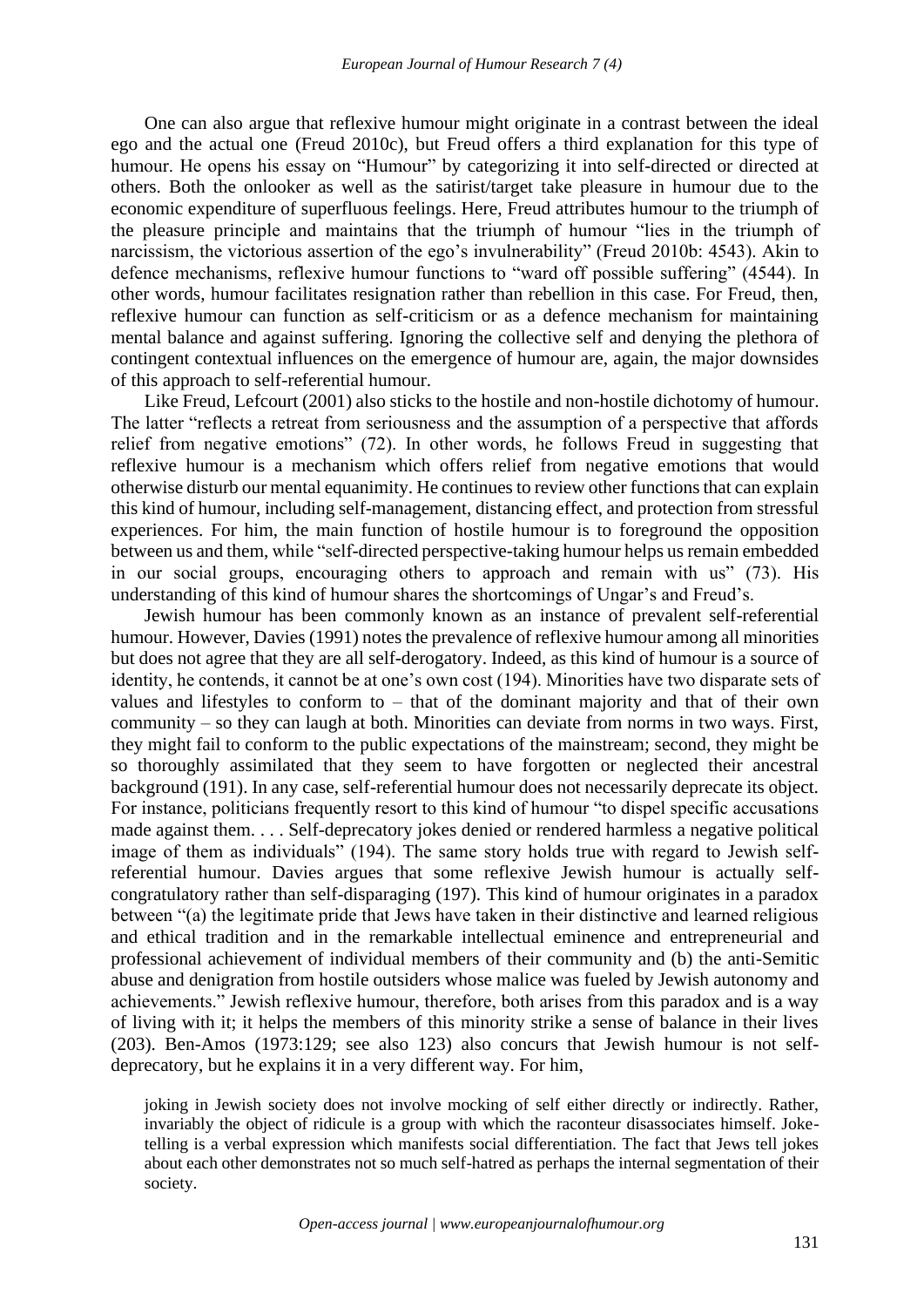So, in an argument similar to that of Billig, the diversity of Jewish community renders their humour as directed by one sector against another to underscore their differences, but this also means Jewish humour is no longer reflexive. Yet, it does not seem justified to generally argue that reflexive humour by minorities is always self-congratulatory and never self-deprecating.

## **3. Taxonomy of reflexive humour**

So far, we have seen that reflexive humour can serve different functions. It can facilitate coming to terms with one's dichotomous nature and existence, and/or encountering the uncanny and latent content of one's unconscious in a safe way. It can establish psychological homeostasis at both personal and intersubjective levels, thus leading to mental composure, self-management, and protection in stressful experiences. In addition to these, reflexive humour facilitates distance and detachment necessary for self-assessment with both personal and societal evaluative scales.



The diversity of explanations and postulated functions shows that reflexive humour is not a single, homogenous category, and that is why various theories can be employed to expound on its different varieties. Five major positions can be noticed on the spectrum of reflexive humour that can extend from sheer bipolar disorder as a psychological complication at one extreme, to a thorough grasp of the variety of dimensions of human life and existence at the other.

First, reflexive humour might originate in individual internal contradictions. The opposition between the latent content of the unconscious and consciousness, between ego and superego, between ideal ego and actual ego, between the yearning to succumb to the desires that the pleasure principle dictates and the demands of superego at the individual level can make one poke fun at oneself. Several jokes with sexual content belong to this category. Laughing at forbidden sexual desires is mainly a psychological defence mechanism, as it can release psychic energy and improve mental health. Of course, the unqualified endorsement of this position is rather naive. It actually presupposes a circular pattern: the self/psyche dictates a desire which it itself bans. Yet, sexual taboos are not genetically prohibited but, rather, forbidden by social norms; that is to say, there seems to be a social aspect to humour even at its most personal and individual level.

Sometimes, however, reflexive humour can manifest more of social determinants. It might arise from the opposition between the individual self as located within a society, on the one hand, and larger social and/or ethical demands of her community, on the other. In this case, reflexive humour can facilitate the distance and detachment necessary for self-evaluation. Eugène Ionesco depicts a horrific picture of absolute and unchallenged conformism by metamorphosing all but one of his characters in *Rhinoceros*. This kind of reflexive satire can also be detected in Gulliver's conversation with the king of Brobdingnag in the second book of Swift's *Gulliver's Travels,* where Gulliver proudly boasts of human 'achievements', including weapons, yet the king is appalled at these descriptions and thinks of human beings as "the most pernicious Race of little odious Vermin that Nature ever suffered to crawl upon the Surface of the Earth" (Swift 2005: 121). A subcategory within this type occurs when an individual satirizes the collective self through projection. The satirist sees different vices in her society, while all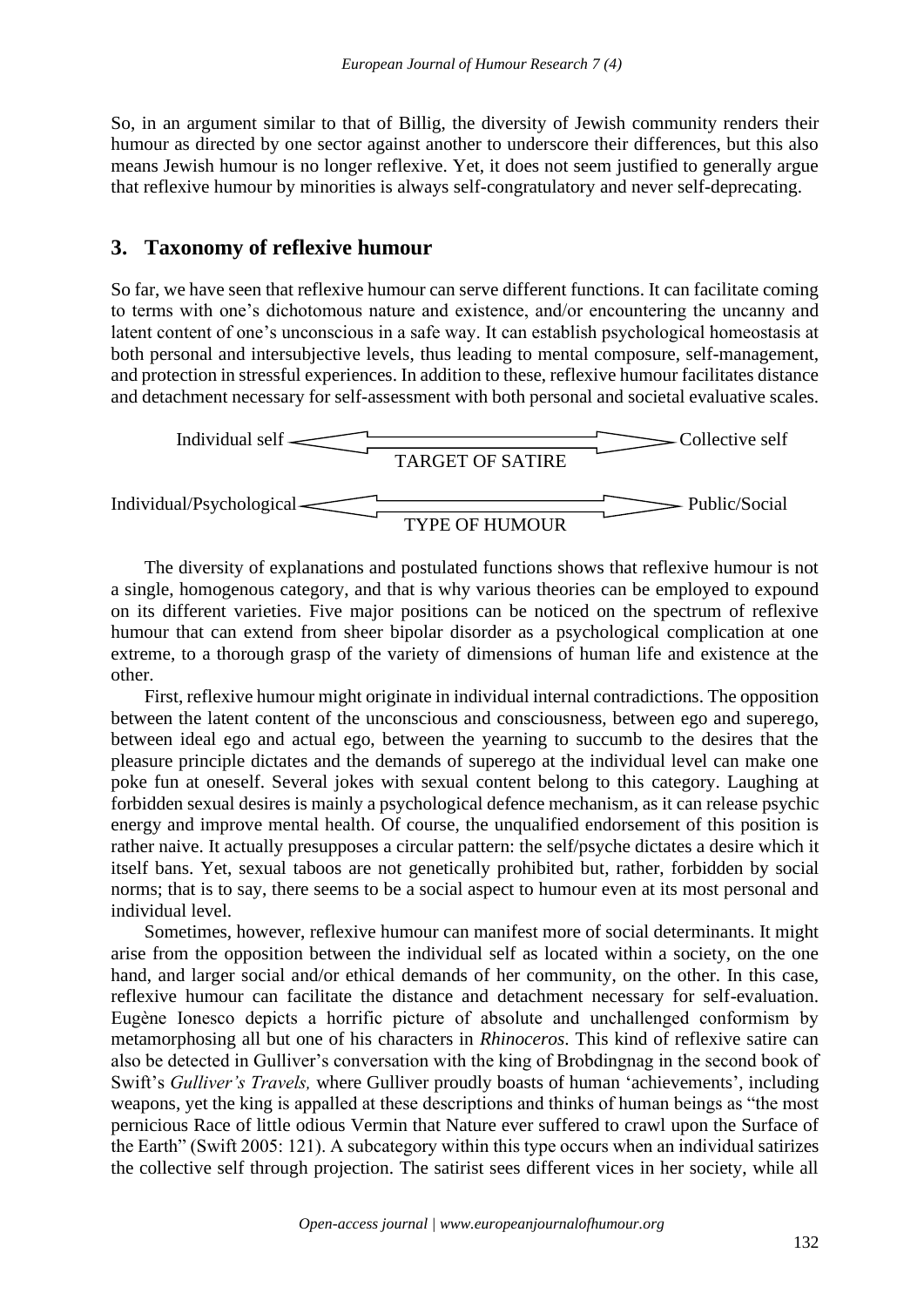other people are so deeply immersed in these frailties that they fail to even notice their depravities. As her fellow people are absorbed in their corrupt lifestyle, the satirist projects their frailties onto others and attempts to stir her fellow people's sound judgments through breaching this distance afterwards. Montesquieu, for instance, satirizes the French through projecting their negative attributes onto Iranians in his *Persian Letters*.

Though not always distinct from the second type, the third kind of reflexive humour can be detected when the self/other bipolarity at work in most kinds of humour is actually reversed. Instead of feeling superior over others, the self discerns its inferiority, and hence, deprecates itself. This is when the other is more successful, lives up to ethical demands, and is more virtuous, while the self fails to act in accordance with these standards. Instead of projecting the negative features of the self onto others, the satirist realistically encounters and probes them in order to come up with solutions. In this way, the satirist promotes social, ethical, and political reforms. In psychological terms, then, reflexive humour can originate in an inferiority complex but this time, not merely at psychic and individual levels. The main difference between this and the former type is that in the latter, it is the collective self, rather than the individual one, that employs reflexive humour. The reversal of the self/other binary can happen in religious humour "[w]hen people make fun of their own values, when religious people tell religious jokes;" in this case "they are in a playful manner conscious of the frailty of their values" (van Herck 2011: 201). Sometimes, religions insist on their absolute validity by denying the righteousness of others, but when believers notice how their creed does not measure up to its promises and the followers of other faiths are in one way or another superior to them, they might poke fun at their own values in a reversed binary opposition.

Reflexive, disparaging humour can also be the result of blind socialization or absolute assimilation at both individual and social levels. People of colour/certain races or colonial subjects might deprecate themselves and their communities because they have internalized and neutralized the values of the mainstream culture that discriminates against them.<sup>4</sup> And women satirize themselves because they judge females through patriarchal perspectives. A good example is the Persian translation of *The Adventures of Hajji Baba of Ispahan* by James Justinian Morier (3 vols., London, 1824). The original work is an openly biased, orientalist novel that offers a mythical representation of different aspects of Iranian culture and scathingly satirizes them. Mirzā Ḥabib, the Persian translator, endorses the original censures in a turn to sarcastic reflexive satire. As Amanat (2006) also notes, "the Persian translation of *Hajji Baba* was seen as a critical depiction of Persia's backwardness and moral decadence, a self-image that begged for Westernizing remedies" (n.p.). Mirzā Ḥabib was so fascinated with western civilization that not only was he blind to the biases of Morier, but also insisted that the situation in Iran is to be amended by following western models. However, this kind of reflexive humour can also be selfmocking rather than self-degrading.<sup>5</sup> In this case, it can be used to redefine an identity through revising the (negative) stereotypes that commonly characterize some communities (see also Oring 1992). In the case of reflexive lesbian humour in a heterosexist society, Bing and Heller (2003) contend that this kind of humour "may reinterpret negative stereotypes of lesbians in a positive way" (166). Through poking fun at the stereotypical self, reflexive humour can also mock the binary opposition of self versus other by foregrounding it. Lesbians satirize not the

<sup>&</sup>lt;sup>4</sup> An *EJHR* anonymous reviewer suggested blackface comedy performed by African Americans like Bert Williams as examples of this type.

<sup>5</sup> According to Oring (1992), "[s]elf-mockery . . . signif[ies] speech or behaviour deliberately designed to characterize some aspect of the self as ridiculous. These behaviours are conscious, deliberate, and communicative. They suggest an attempt to provoke some type of laughter from an audience that is directed at the identity of the speaker-actor", while, "[s]elf-degradation . . . impl[ies] the belittling or lowering of the self in value. Degradation is a sociomoral consequence of action. Self-degradation thus necessitates a display before an audience in which communal values are wilfully relinquished through action or the marked failure to act" (123).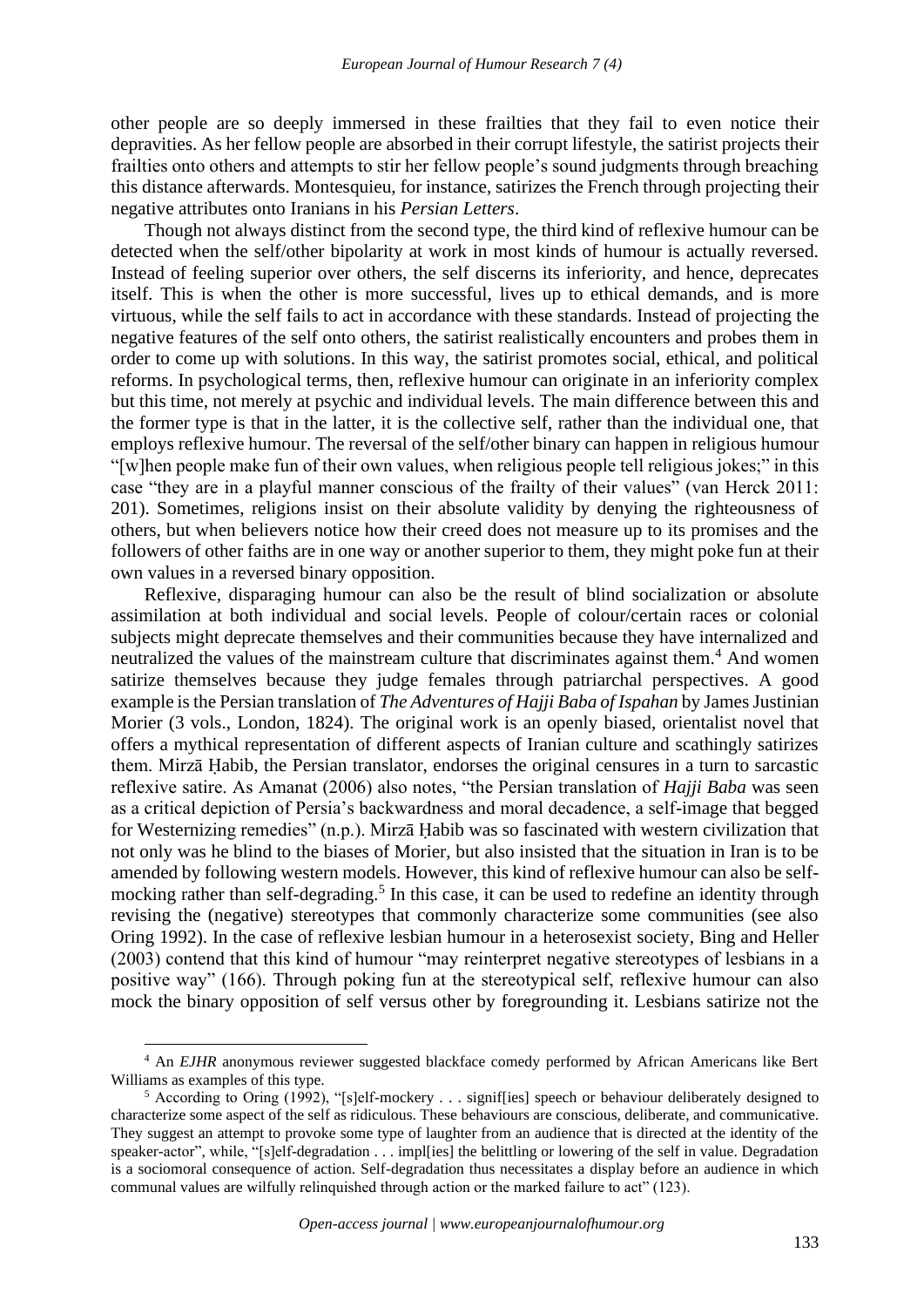genuine lesbian identity but its misrepresented stereotype, in order to reject its validity and attempt to revise and replace it with an authentic and multidimensional lesbian identity in the public discourse. This can be also illustrated by reflexive feminist jokes that rely on man/woman binary opposition in order to subvert the same bipolarity by showing its irrationality. This is also true in the case of some Jewish jokes that, although based on stereotypes about its believers, are actually targeting the stereotypes rather than what they describe.

In this sense, then, reflexive humour and satire are not so much directed at the "self" but rather at that performative<sup>6</sup> notion that uses the "self" as a medium of social participation. Humour and satire are directed by the social discourses of an episteme at the performative self that emerges merely as a site to impose uniformity on the wide diversity of desires, behaviours, actions, feelings, emotions, and thoughts in a single site, namely the ego.<sup>7</sup> In the case of revisionary attempts, humour is directed against these discourses in hopes of modifying the identity they have constructed. This has important (political) ramifications for all kinds of satires that target various groups marginalized based on their gender, ethnicity, age, religion, political affiliation, and region of the country. Actually, it is quite ironic that, frequently in works featuring humour, the more marginalized a character is, the more significant his/her role.

The last type of reflexive humour does not feature any egoistic self or even a delimited collective self. This type of self-referential humour pokes fun at human beings and their existence in general. Existential and absurd humour speculates about the meaninglessness of human life. Existentialist writings and the theatre of the absurd offer several examples of this kind of reflexive humour. Most characters in Samuel Beckett's plays direct humour at themselves not because of their faults, but because of human beings' essentially absurd existence. This kind of grim humour is also prominent in Khayyam (ca. 1048-1123), a frequently misunderstood Persian scholar and poet. Although carpe diem is among his themes, his works cannot be reduced to mere pleasure seeking and corporeal gratification in any way. His deep philosophical insights frequently lead him to sneer at the vanity and absurdity of human life (see Hedayat 1977 for an alternative appreciation of Khayyam).

Thus, reflexive humour can happen on a purely individualistic basis (at least in theory) or tend toward more social dimensions. Also, it can be directed against the individual self or the collective self. Far from being merely unhealthy and detrimental, reflexive humour can perform several functions ranging from securing psychological homeostasis to dealing with more impersonal, social, and philosophical concerns, depending on the satirist and his target. I also tried to imply that attempts to come up with a single general theory of humour that can account for all instances of humorous discourses have not yet succeeded; therefore, it does not seem wise to prematurely refute certain theories outright, as that would mean depriving critical endeavours of some of their explanatory instruments, although these might only be partially effective. While the study of the ambivalent nature of reflexive humour and satire as uncanny and narcissistic expressions can provide insights into the psychology of individuals, investigating how they can facilitate a deeper appreciation of socially marginalized groups can reveal their social and political functions. Besides, their implications for gallows humour, parody, and social bonding can be further investigated.

#### **Acknowledgements**

I would like to thank the anonymous *EJHR* reviewers for their helpful and constructive suggestions, Professor Pourgiv for reading the final draft of the manuscript, and Professor Władysław Chłopicki for his kindness, patience and support. Completing this research

<sup>6</sup> For the notion of performativity see Judith Bulter, especially in her *Gender Trouble* and *Undoing Gender*.

<sup>7</sup> Compare Michel Foucault's notion of author-function.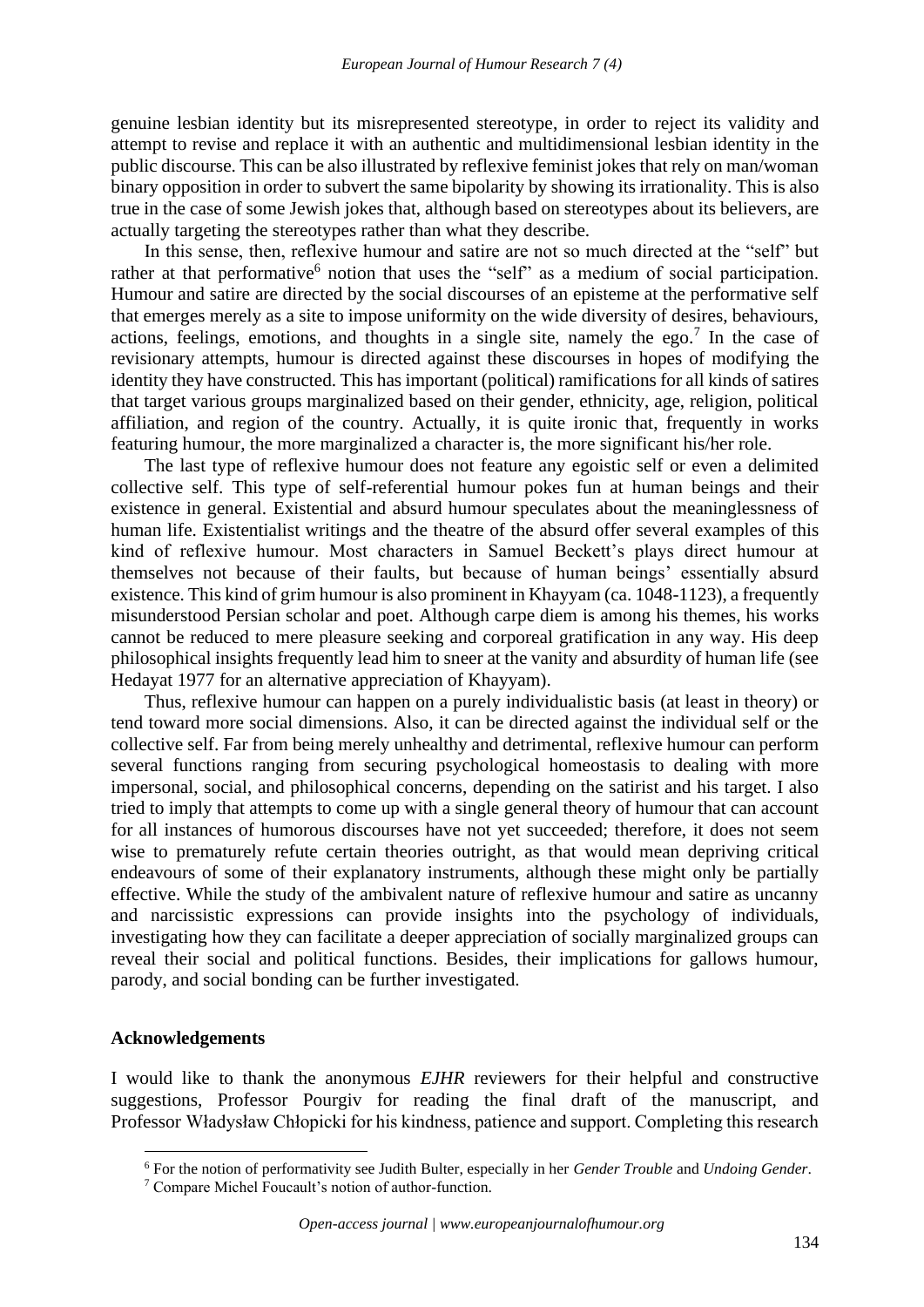would have not been possible without the generous support of the Alexander von Humboldt Foundation.

#### **References**

- Amanat, A. (2006). 'Hajji Baba of Ispahan.' *Encyclopædia Iranica* XI/6, pp. 561–568. Retrieved 26 December 2016 from [http://www.iranicaonline.org/articles/hajji-baba-of](http://www.iranicaonline.org/articles/hajji-baba-of-ispahan)[ispahan.](http://www.iranicaonline.org/articles/hajji-baba-of-ispahan)
- Ben-Amos, D. (1973). 'The "myth" of Jewish humour'. *Western Folklore* 32 (2), pp. 112–13.
- Billig, M. (2001). 'Humour and hatred: The racist jokes of the Ku Klux Klan'. *Discourse and Society* 12 (3), pp. 267–289.
- Billig, M. (2005). *Laughter and Ridicule: Towards a Social Critique of Humour*. London, Thousand Oaks, and New Delhi: Sage Publications.
- Bing, J. & Heller, D. (2003). 'How many lesbians does it take to screw in a light bulb?' *Humour: International Journal of Humour Research* 16 (2), pp. 157–82.
- Bogel, F. V. (2001). *The Difference Satire Makes*. Ithaca and London: Cornell University Press.
- Boyd, B. (2004). 'Laughter and literature: A play theory of humour'. *Philosophy and Literature* 28, pp. 1–22.
- Chaudhury, S. (2014). 'Radical carnivalisation of religion in Erasmus's *The Praise of Folly*'. *English Literature* 1 (1), pp. 43-75.
- Condren, C. (2012). 'Satire and definition'. *Humor: International Journal of Humor Research* 25 (4), pp. 375–399.
- Critchley, S. (2002). *On Humour*. London: Routledge.
- Davies, C. (1991). 'Exploring the thesis of the self-deprecating Jewish sense of humour'. *Humor: International Journal of Humor Research* 4 (2), pp. 189–209.
- Erasmus, D. (2015). *The Praise of Folly*. Trans. Hoyt Hopewell Hudson. Princeton: Princeton University Press.
- Freud, S. (1964). *Jokes and their Relation to the Unconscious*. Trans. James Strachey. London: Hogarth Press.
- Freud, S. (2010a). 'Humour', in Sigmund Freud, *Complete Works,* Ivan Smith (ed.), pp. 4539– 4545.
- Freud, S. (2010b). 'On Narcissism', in Sigmund Freud, *Complete Works,* Ivan Smith (ed.), pp. 2929–2954.
- Hedayat, S. (1977). *Taraneh-haye Khayyam* [Khayyam's songs]. Tehran: Javidan.
- Hobbes, T. (1987). 'From *Human Nature*', in John Morreall (ed.), *The Philosophy of Laughter and Humour*, Albany: State University of New York Press, pp. 19–20.
- Ionesco, E. (1960). *Rhinoceros and Other Plays*. Trans. Derek Prouse. New York: Grove Press, Inc.
- Lafrance, M. (1983). 'Felt versus feigned funniness: Issues in coding smiling and laughing *Marianne LaFrance*', in Paul E. McGhee and Jeffrey H. Goldstein (eds.), *Handbook of Humour Research, vol. 1*, New York: Springer, pp. 1–12.
- Lefcourt, H. M. (2001). *Humour: The Psychology of Living Buoyantly*. New York: Springer Science+Business Media.
- Martin, R. A. (2007). *The Psychology of Humour: An Integrative Approach*. Burlington, San Diego: Elsevier Academic Press.
- Martin, R. A., Puhlik-Doris, P., Larsen, G., Gray, J. & Weir, K. (2003). 'Individual differences in uses of humour and their relation to psychological well-being: Development of the Humour Styles Questionnaire'. *Journal of Research in Personality* 37, pp. 48–75.